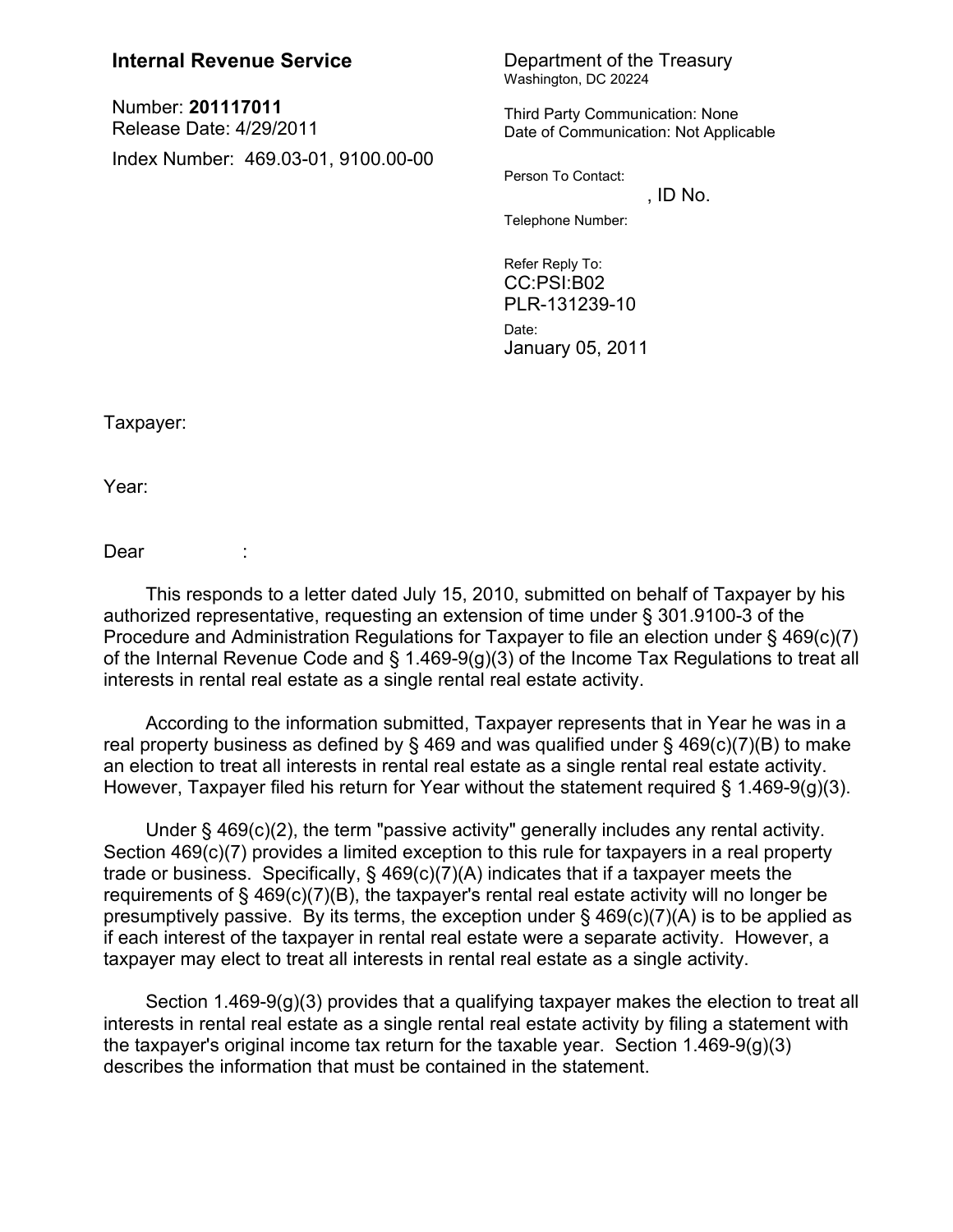Under § 301.9100-1(c), the Commissioner may grant a reasonable extension of time to make a regulatory election, or a statutory election (but no more than 6 months except in the case of a taxpayer who is abroad), under all subtitles of the Internal Revenue Code except subtitles E, G, H, and I. Section 301.9100-1(b) defines the term "regulatory election" as including an election whose due date is prescribed by a regulation published in the Internal Revenue Bulletin.

Sections 301.9100-1 through 301.9100-3 provide the standards the Commissioner will use to determine whether to grant an extension of time to make the election.

Section 301.9100-2 provides the rules governing automatic extensions of time for making certain elections. Section 301.9100-3 provides the standards the Commissioner will use to determine whether to grant an extension of time for regulatory elections that do not meet the requirements of § 301.9100-2.

Section 301.9100-3 provides that requests for relief under § 301.9100-3 will be granted when the taxpayer provides evidence to establish to the satisfaction of the Commissioner that the taxpayer acted reasonably and in good faith, and that the grant of relief will not prejudice the interests of the government.

Based solely on the information submitted and the representations made, we conclude that the requirements of §§ 301.9100-1 and 301.9100-3 have been satisfied. As a result, Taxpayer is granted an extension of time of 120 days from the date of this letter to make an election under § 469(c)(7)(A) to treat all of his interests in rental real estate as a single rental real estate activity effective Year. The election must be in the form of the statement required by  $\S$  1.469-9(g)(3) and attached to an amended return for Year. A copy of this letter should be attached to the election. A copy is enclosed for that purpose.

Except as specifically set forth above, no opinion is expressed concerning the federal tax consequences of the facts described above under any other provision of the Code. Specifically, no opinion is expressed concerning whether Taxpayer satisfies the requirements under § 469(c)(7)(B) or whether Taxpayer materially participates in any activity.

This ruling is directed only to the taxpayer requesting it. Section 6110(k)(3) of the Code provides that it may not be used or cited as precedent.